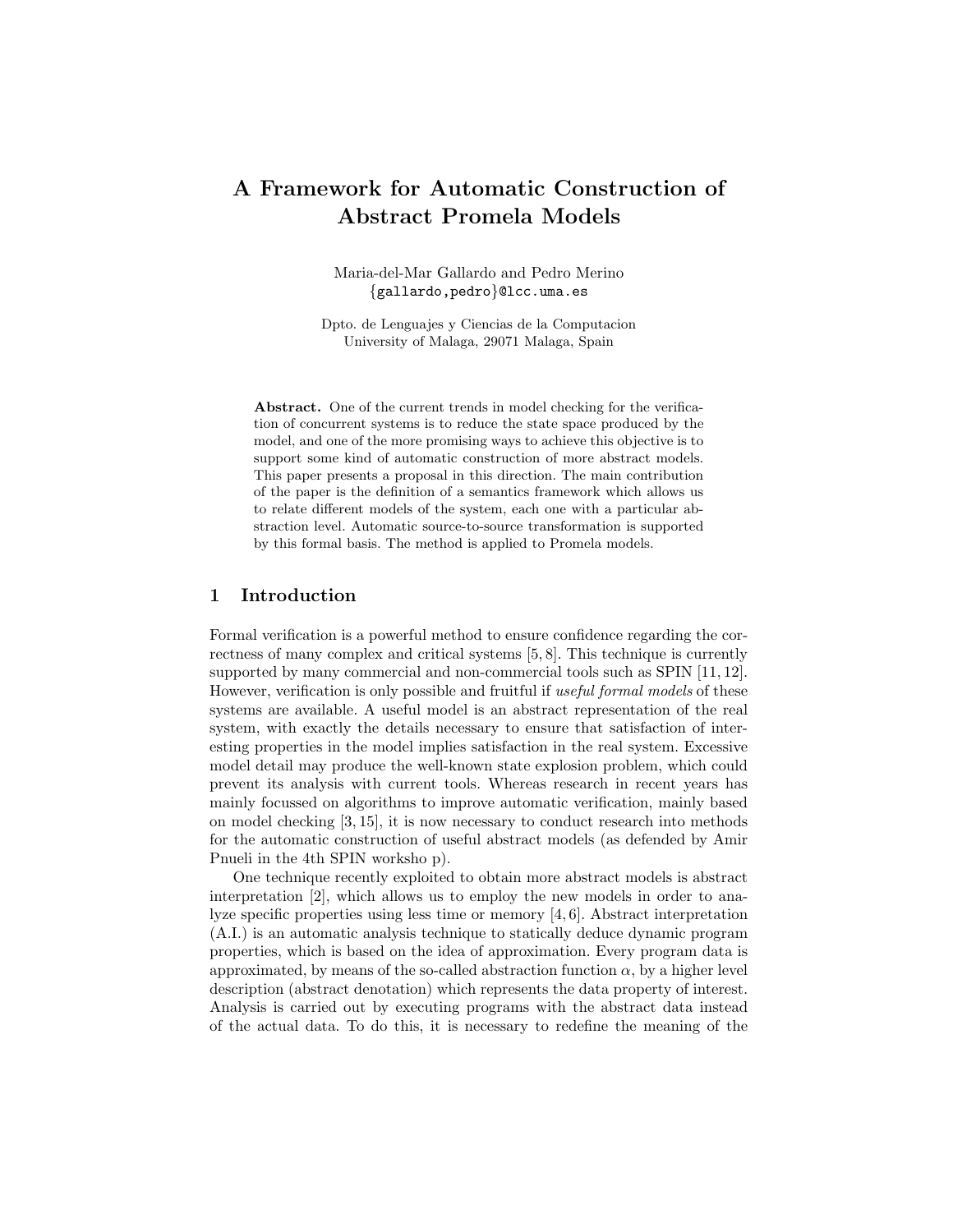program instructions so that they can be applied to abstract data. In both  $[4, 6]$ , transition systems are used to construct models and the abstraction is oriented to the verification of universal safety temporal properties, i.e., properties that hold in all states along e very possible execution path. Both works also extend their proposal to existential properties. In [4], properties are expressed with CTL formulas, while in  $[6]$  the modal  $\mu$ -calculus is used.

This paper reports work in progress towards the construction of an environment for automatic verification based on transforming Promela models using abstract interpretation as a formal basis. The main components of the environment are shown in Figure 1. The key concept is that given a model  $M$ , the user must supply an abstraction function  $\alpha$  to transform this model into a new abstract model  $M_i^*$ . The function can be provided from a library, and it can be refined for this particular model using the property to be analyzed. The properties must also be transformed when the model is transformed. Our aim is to keep all the formal descriptions (models and properties) as related as possible to the results, by using a specific management tool.

We present a semantics framework to support the transformations mentioned above based on A.I. This analysis technique basically defines a relation between two semantic levels, the concrete and the abstract one. Given a language L and  $Sem: L \to (Det, \leq)$  a semantics of L which associates each program  $M \in L$ with a denotation d belonging to the poset  $(Det, \leq)$ , the objective of A.I. is to automatically construct an abstract program  $M^*$  in which the program characteristics to be analyzed are preserved while the rest of the program characteristics are abstracted. The meaning of the new program  $M^*$  is given by an abstract semantics  $Sem^* : L \to (Det^*, \leq^*)$ . Correctness of the analysis is proved by means of the abstraction function  $\alpha$ :  $(Det, \leq) \rightarrow (Det^*, \leq^*)$  and the concretization function  $\gamma : (Det^*, \leq^*) \to (Det, \leq)$  which relate these two semantic levels.  $((Det, \leq), (Det^*, \leq^*), \alpha, \gamma)$  usually forms a Galois connection and the correctness is fo rmalized using any of the two following equivalent expressions:

$$
\alpha(Sem(M)) \leq^* Sem^*(M^*) \tag{1}
$$

$$
Sem(M) \le \gamma(Sem^*(M^*)). \tag{2}
$$

 $\leq$  and  $\leq^*$  represent the precision given by the two respective semantics, i.e.,  $d_1^* \leq^* d_2^*$  indicates that the semantics value  $d_1^*$  is more precise than  $d_2^*$ , or from another point of view, that  $d_2^*$  approximates  $d_1^*$ . Following this,  $\alpha(d) \leq^* d^*$  means that  $d^*$  is an abstract approximation of d, and  $d \leq \gamma(d^*)$  indicates that  $\gamma(d^*)$  is more general than d. Considering this, (1) and (2) represent that  $Sem^*(M^*)$  is a correct approximation of  $Sem(M)$ .

Many program aspects of the concrete semantics construction are not affected by the abstraction process, and therefore it is possible to define a semantics parameterized by the language aspects which are influenced by the process of abstraction. This idea was used in [13] for the A.I. of Prolog and more recently in [7] who defined the generalized semantics of constraint logic languages. We follow this idea to define a generalized semantics of a subset of Promela. This semantics will allow us to define, in a common semantics framework, different levels of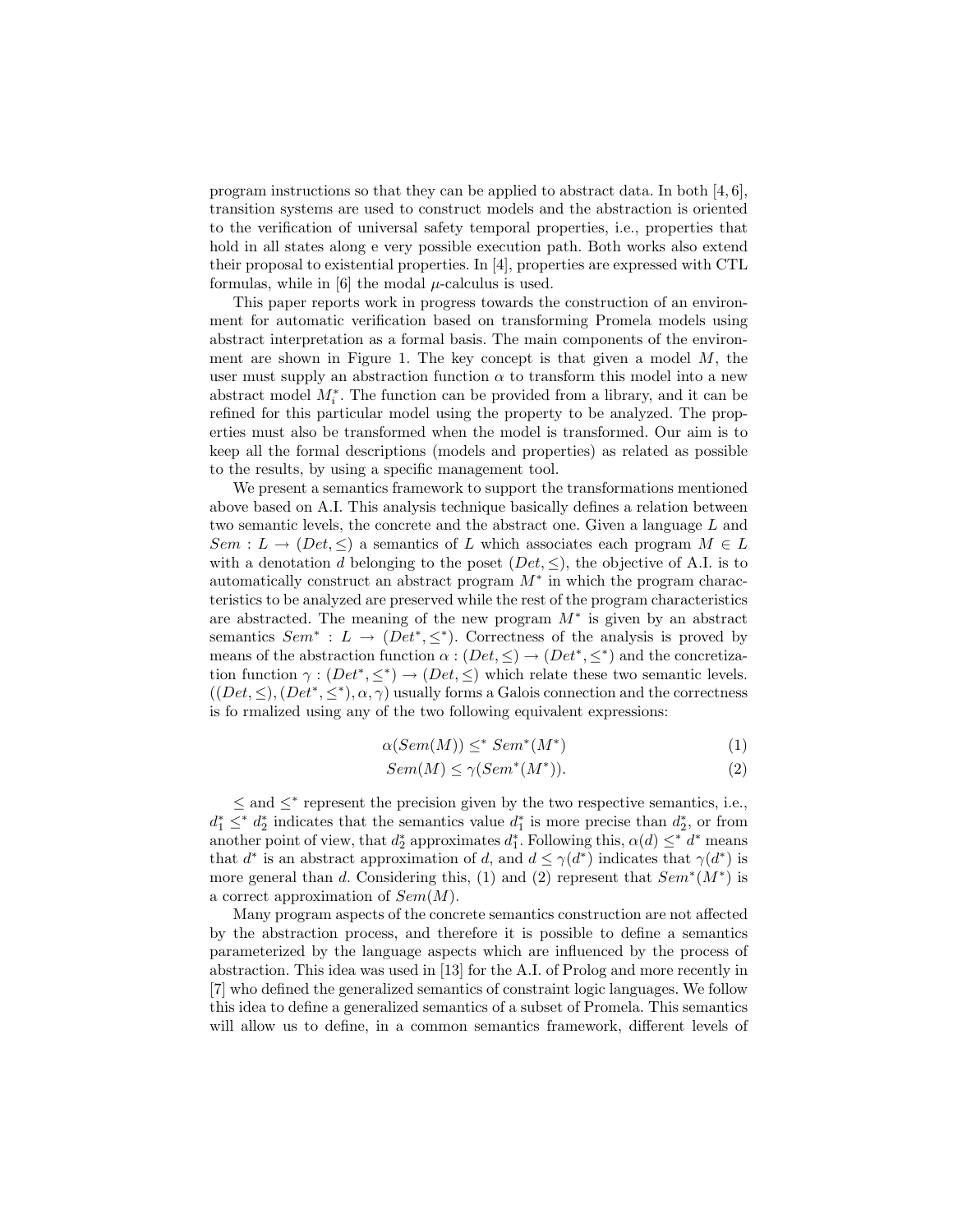abstraction from an initial model and to easily compare them for precision. The key issue here is that all models, the abstract ones and the initial, are instances of the same semantic framework. Compared to other related works, our proposal is based on the automatic source-to-source transformation of Promela models, thus allowing the use of SPIN for verification of both concrete and abstract models. In [9] we presented previous resul ts on the use of A.I. for verifying abstract properties of programs.



Fig. 1. Overview of an environment for verifying by transformation

The organization of the paper is as follows. Section 2 describes the generalized semantics of Promela and Section 3 explains the transformation method proposed and presents some correctness results. Section 4 contains an example which illustrates how to combine our method with the SPIN tool. In Section 5, we present conclusions and future work.

## **2 Promela generalized semantics**

The objective of this section is to define the generalized semantics of a significant subset of the Promela language. As explained above, the generalized semantics describes the operational behavior of a program making explicit the domaindependent model characteristics which are influenced by the abstraction as data and instructions. We first define the subset of Promela considered in the paper. We do not try to precisely explain the syntax or the meaning of each Promela instruction. Instead, some knowledge of the language is assumed.

Every model  $M \in *Promela*$  is a sequence of processes  $M = P_1 || \dots || P_n$  which run in parallel. Let Inst be the set of basic instructions from which the processes are constructed. Inst includes the assignment instruction  $=$ , the Boolean and arithmetic operators, the  $if$  and  $goto$  instructions, and the instructions for sending (receiving) messages to (from) channels represented by the sets Input and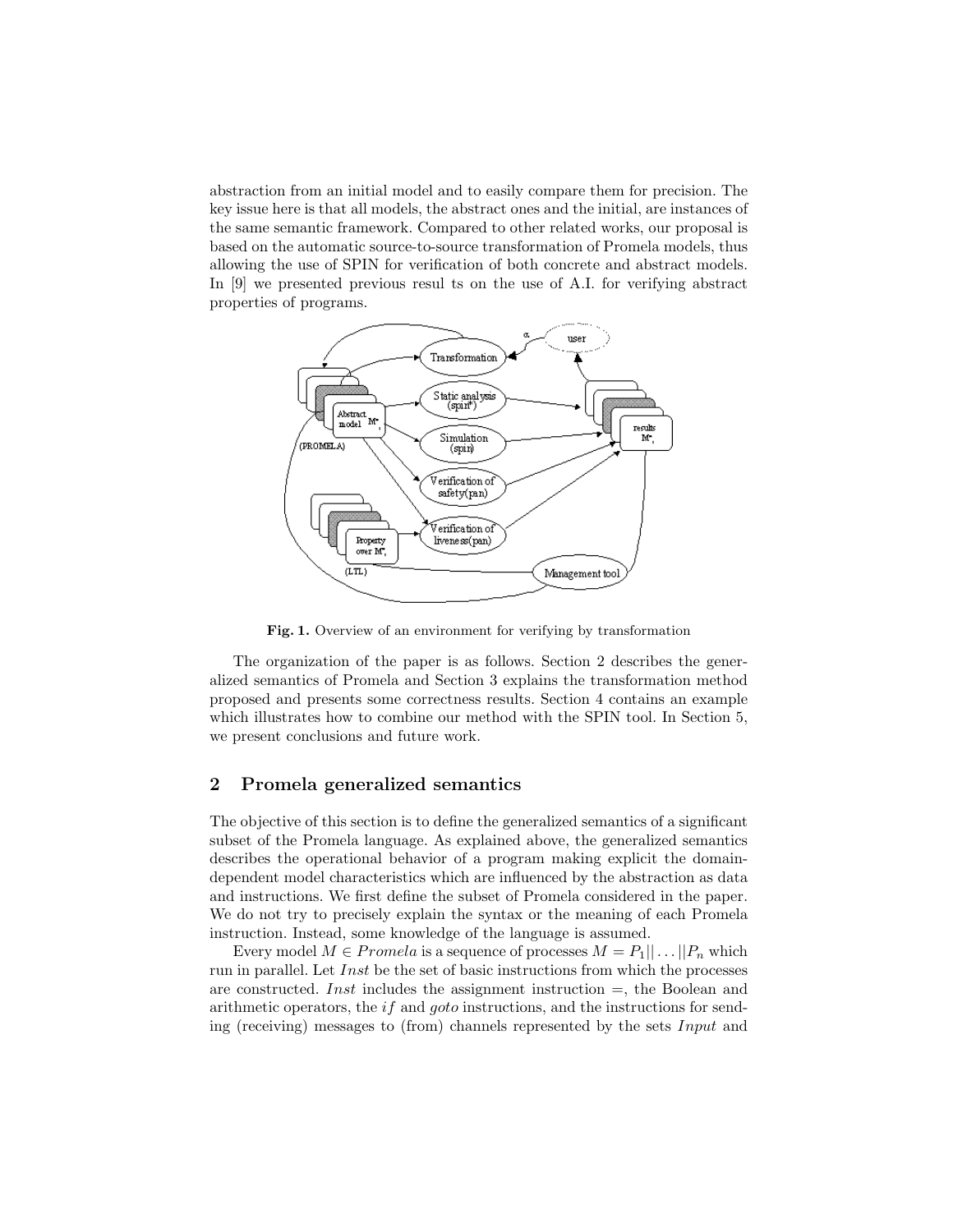Output, respectively. Let us define Label as a set of labels and Decl as the declarative part of the model. Using these definitions, every process is described

as:  $P = Decl$ ; {Label : Tran} where  $Tran = \{(Input|Output|null); Inst\},\}$ 

null being the empty instruction.

We intentionally omit the instruction  $run$  that creates the processes from the main program in order to make the description clearer. Also, we assume that init is one of the model's processes.

Every label is intended to represent an internal process state defined by the programmer. In each one of these logical states, the process will carry out a transition which will usually begin reading or sending a message through a channel and will follow this with a sequence of arbitrary instructions. The transition may end with a goto instruction which will provoke the process into jumping to another logical state. The example in Figure 4 follows the syntax defined above. We now present the generalized semantics of Promela, introducing the definition gradually in order to be clear.

- 1. Let State be the set of tuples which represent the internal state of the model, that is, every tuple, which is written as  $(g, l_1, \ldots, l_n, c_1, \ldots, c_m, i_1, \ldots, i_n)$ contains the value of global variables of the model, local variables for each process, the messages stored in the model channels, and the instruction just executed by every process  $P_i$   $(j = 1, \ldots, n)$ . g and  $l_i$  are also tuples, each one representing the actual value of a global or local variable at a point during the execution.
- 2. Let Sequence be the set of finite or infinite sequences of states.
- 3. Let  $Inst_M$  and  $Inst_j$  be the set of instructions of all the model processes and  $P_i$ , respectively.
- 4. Let Initial : Promela  $\rightarrow$  State be the function which, given a model, returns its initial state, i.e., that in which its variables have been initialized, all channels are empty and each just-executed process instruction is a special one which precedes the first instruction in every process.
- 5. Let  $next_inst_j: Inst_j \to Inst_j$  be the function which given a process  $P_j$  and an instruction i of  $P_i$  returns the instruction which follows i in the code of  $P_i$ . If i is the last instruction of  $P_i$  then  $next_inst_i(i) = end$ .
- 6. Let  $just\_exe_i : State \rightarrow Inst_i$  be the just-executed function which, given a process and a state, returns the last instruction of the process executed, i.e.,  $just\_exe_j((g, l_1, \ldots, l_n, c_1, \ldots, c_m, i_1, \ldots, i_j, \ldots, i_n)) = i_j.$
- 7. Given eval :  $BoolExp \times State \rightarrow \{false, true\}$ ,  $eval(exp, s)$  returns the evaluation of the Boolean expression exp in the state s.
- 8. Let  $exec_i: Inst_i \times State \rightarrow \{false, true\}$  be the executable function defined as
	- $rearrow_i(i, s) = eval(i, s)$ , if i is a Boolean expression.
	- $-\c{exec<sub>i</sub>(i, s) = false, if i implies reading from an empty channel, reading$ a specified message from the channel which does not match with the first channel message, or writing on a full channel.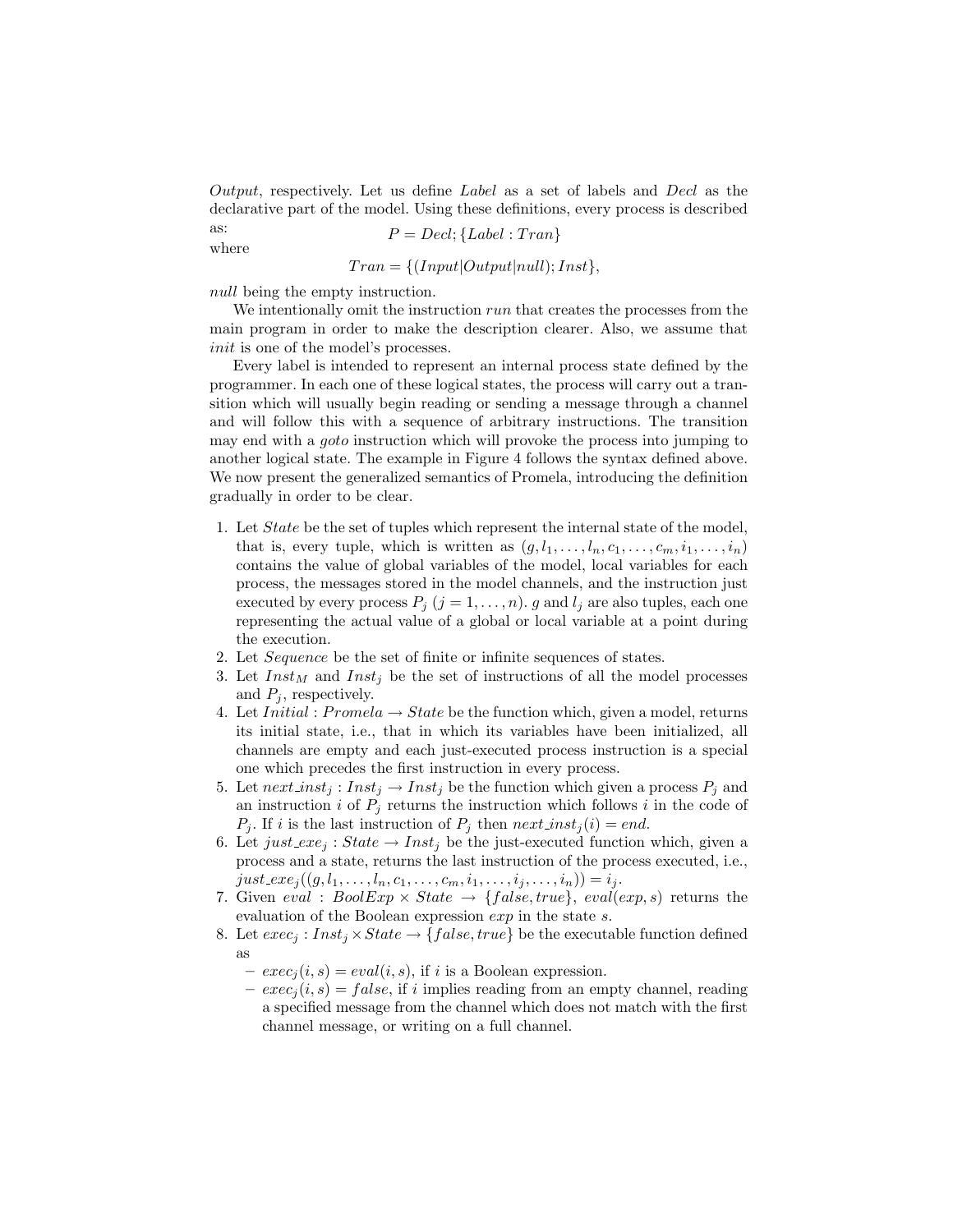- $-\c{exec}_i(i, s) = false$ , if i is a non-deterministic instruction such as if ::  $exp_1 - \frac{1}{2}$  i<sub>1</sub>; ... ::  $exp_k - \frac{1}{2}$  i<sub>k</sub>fi and  $exec_j(exp_r, s) = false$ , for all  $1 \leq r \leq k$ .
- $re_{x}e_{i}(i,s) = true$ , otherwise.

In short,  $exec_i(i, s)$  returns true if the instruction i of process  $P_i$  does not suspend in the state  $s$  and returns  $false$ , otherwise.

- 9. Let  $next_i: Inst_i \times State \rightarrow \wp(Inst_i) \cup \{delay, end\}$  be the function which given a process instruction returns the next instruction to be executed, i. e.,
	- $next<sub>i</sub>(i, s) = delay, if  $exec<sub>i</sub>(next_inst<sub>i</sub>(i), s) = false,$$
	- $next<sub>i</sub>(i, s) = end, if next*inst<sub>i</sub>*(i) = end.$
	- $next<sub>i</sub>(i, s) = {exp<sub>r1</sub>, ..., exp<sub>rs</sub>},$  if  $next*inst<sub>i</sub>(i)*$  is a non-deterministic instruction such as if ::  $exp_1 - \frac{1}{1}$ ; ... ::  $exp_k - \frac{1}{1}$  and some instructions  $exp_{r1}, \ldots, exp_{rs}$  exist such that  $exec_i(exp_{rm}, s) = true$  (1  $\leq$  $m \leq s$ ).
	- $next<sub>i</sub>(i, s) = next*inst<sub>i</sub>(i)*, otherwise.$
- 10. Let  $S : (Inst_1 \cup ... \cup Inst_n) \times State \rightarrow State$  be a semantics function which gives meaning to each Promela instruction.  $S(i,((g,1_1,\ldots,l_j,\ldots,l_n,c,i_1,\ldots,$  $(i_j, \ldots, i_n)$  =  $s' = (g', l_1, \ldots, l'_j, \ldots, l_n, c', i_1, \ldots, i, \ldots, i_n)$  means that executing the instruction i belonging to a given process  $P_i$ , when the model is in the state  $s$ , produces the evolution of the model towards the state  $s'$ .  $S$ is a generic function, that is, it is unspecified; we only substitute  $i_j$  by i in the state to indicate that  $i$  is the last instruction executed in the process  $P_i$ . The high level behavior of the model is not dependent on this function and this is why we do not define it. In [14], the meaning of every Promela instruction can be found.
- 11. Let  $Trans: State \rightarrow \wp(State) \cup \{end, deadlock\}$  be the transition function which, given a model state s, returns the set of next states to which it can evolve from s. Trans is defined as:
	- $-$  Trans(s) = ∪<sub>j=1</sub>,..<sub>n</sub>(∪<sub>i∈(next<sub>i</sub>(just\_exec<sub>i</sub>(s),s)∩Inst<sub>i</sub></sub>{S(i,s)}), if  $j \in \{1, \ldots, n\}$  exists such that  $next_j(just\_exec_j(s), s) \notin \{delay, end\}$  $-Trans(s) = end$ , if  $\forall j = 1, ..., n$ ,  $next_j(just\_exec_j(s), s) = end$ , and  $- Trans(s) = deadlock$ , otherwise.

Next, we define the generalized semantics  $Gen : Promela \rightarrow \wp(Sequence)$ using the function Trans.

 $Gen(M) = \{s_0 \rightarrow s_1 \rightarrow \ldots \rightarrow s_k \rightarrow \ldots \in Sequence/Initial(M) = s_0,$  $\forall j > 0.$ (Trans $(s_{j-1}) \notin \{deadlock, end\}, s_j \in Trans(s_{j-1}))\} \bigcup$  ${s_0 \rightarrow s_1 \rightarrow \ldots \rightarrow s_k \not\rightarrow \in Sequences/Initial(M) = s_0,}$  $Trans(s_k) \in \{deadlock, end\}, \forall 0 < j \leq k. (Trans(s_{i-1}) \notin \{deadlock, end\},\$  $s_j \in Trans(s_{j-1}))\}$ 

 $Gen$  associates each *Promela* model  $M$  with the set of all possible state sequences that M can display in different model executions. This semantics is useful for our purposes due to each sequence corresponding to a possible model execution that we must analyze when we are carrying out model checking. In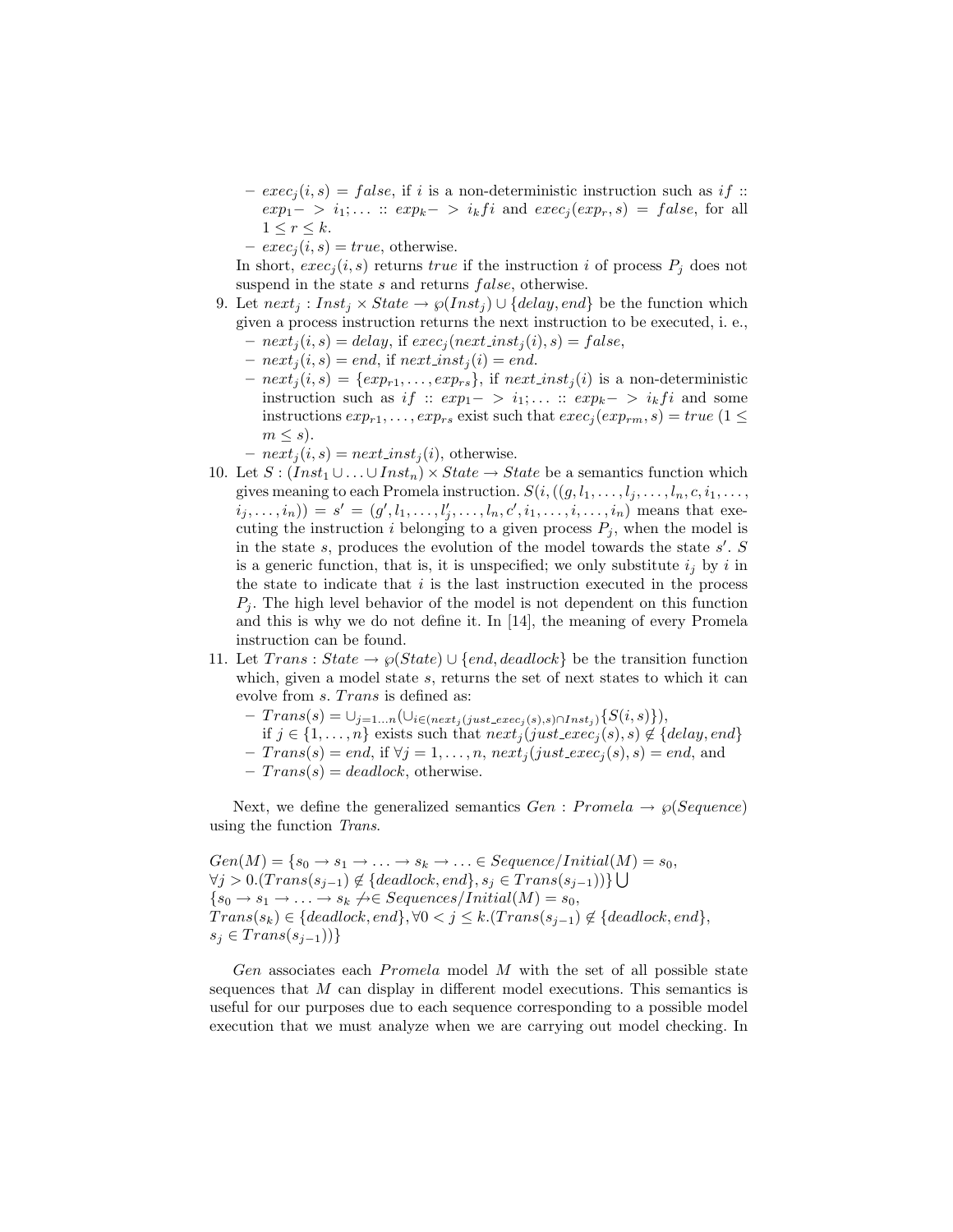addition, since the meaning of the model operations is unspecified, it is possible to change this without modifying the operational behavior of the model. As the operational behavior of a given model  $M \in Promela$ , represented by  $Gen(M)$ , depends on the functions *eval* and S, we denote it with  $Gen(M, eval, S)$ , *eval* and S being the parameters of the generalized semantics.

### **3 Abstract generalized semantics**

In this section, we explain how to obtain an abstract model from an original model. The meaning of the abstract model is given by the generalized semantics defined above to which we have added two conditions to guarantee correctness. To do the abstraction, we assume the existence of an abstraction function which transforms actual data and operations into abstract ones. An automatic sourceto-source transformation will result in an abstract model. The object model of the transformation will be obtained from the correct implementation of the abstract instructions produced by the data abstraction. The benefit of this method is that the abstract model obtained is a Promela model which can be analyzed by the SPIN tool.

We first explain the initial step to obtain abstract models given the concrete ones, then present the abstract semantics (generalized semantics + correctness conditions), prove some correctness results, and finally present how to obtain correct abstract models in Promela.

#### **3.1 Automatic transformation from concrete models to abstract models**

Next, we use the following definitions. As before, let  $M = P_1 || \dots || P_n$  be a Promela model involving the concurrent execution of n processes.

- Let us suppose that M contains s global and local variables  $v_1, \ldots, v_s$ , each one ranging over a (non-empty) set of values  $D_i$ . Let D be  $D_1 \times \ldots \times D_s$ .
- Let us suppose that M contains m channels  $c_1, \ldots, c_m$ , and let  $C_j$  be the domain of all possible values that  $c_j$  may store. Let C be  $C_1 \times \ldots \times C_m$ .
- Finally, let Inst be  $Inst_1 \times ... \times Inst_n$ , Inst<sub>i</sub> being the set of instructions which form  $P_i$ .

From these definitions, we have  $State = D \times C \times Inst$ . Let  $\alpha = \alpha_d \times \alpha_c$ :  $D \times C \to D^* \times C^*$  be an abstraction function which transforms each concrete state into an abstracted one. Note that temporarily the instructions are not being taken into account. We assume that  $(D^*, \leq_d^*)$  and  $(C^*, \leq_c^*)$  are posets, where the partial order represents the relative precision of the approximation of every abstract data, as is classic in abstract interpretation. Sometimes, we will use  $\alpha_d$  and  $\alpha_c$  over simple variables and channels instead of tuples. We allow this abuse of notation for clarity in the exposition.

From  $\alpha_d$  and  $\alpha_c$ , we define an approximation of the instructions.  $\alpha_{inst}$  denotes the function which transforms every concrete instruction into an abstract one,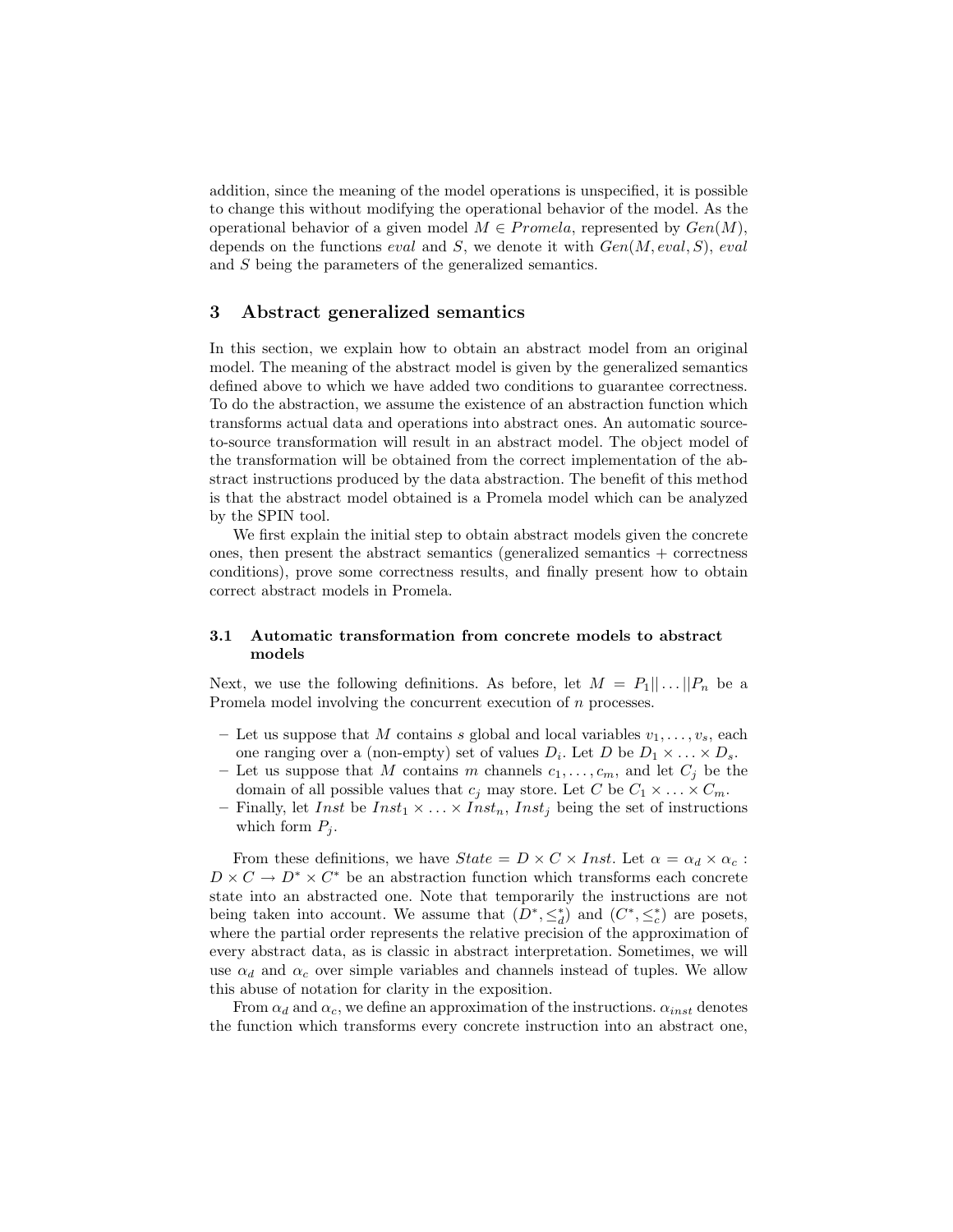by renaming the original instruction and changing data and messages by the corresponding abstract ones using  $\alpha$ . Let  $Inst^*$  be  $Inst^*$  × ... ×  $Inst^*$ , each  $Inst^*_j$  being the set of abstract instructions of the process  $P_j$ . Finally, let  $M^*$  be the abstract model obtained by substituting each instruction i of  $P_i$  by  $\alpha_{inst}(i)$ .

 $\alpha = \alpha_d \times \alpha_c$  and  $\alpha_{inst}$  define an abstraction of the model states, denoted by  $\alpha_s$ , in the following way:

 $\alpha_s((g, l, c, i_1,\ldots,i_n)) = (\alpha_d((g, l)), \alpha_c(c), \alpha_{inst}(i_1),\ldots,\alpha_{inst}(i_n))$ 

Given two abstract states  $s_1^* = (g_1^*, l_1^*, c_1^*, inst_1^*)$  and  $s_2^* = (g_2^*, l_2^*, c_2^*, inst_2^*),$ we say that  $s_1^* \leq s_2^* s_2^*$  ( $s_1^*$  is more precise than  $s_2^*$ ) iff the following conditions hold: (1)  $(g_1^*, l_1^*) \leq_d^* (g_2^*, l_2^*),$  (2)  $c_1^* \leq_c^* c_2^*$  and (3)  $Inst_1^* = Inst_2^*$ .

Figure 2 illustrates the first part of the transformation method guided by an abstraction presented above. Model  $M$  has only one process  $(nit)$  and one global variable  $i$  ranging over the integer numbers. We consider the classic abstraction  $\alpha : int \to \{\perp, even, odd, even odd\}$  defined as  $\alpha(2n) = even$ , and  $\alpha(2n+1) = odd$ , for all  $n \geq 0$ .  $\perp$  and *evenodd* are the bottom and top of the domain, respectively. The partial order defined on this domain is  $\forall x \in \{\bot, even, odd, even odd\}.$  $x \leq even odd$ .

```
#define even 0
init { int i; #define odd 1<br>start: if #define even
                                #define evenodd 2
       :: i = i + 1; goto start; init { int i =* even;
       :: goto end; start: if
                                        \therefore i =* i +* odd;goto start;
  end:skip } :: goto end
                                       fi;
                                 end:skip }
  Model M Model M*
```
**Fig. 2.** Concrete and abstract models

In the transformed model  $M^*$ , the constants 0 and 1 have been substituted by even and odd, respectively. In addition, the operation  $+$  and the instruction = have been replaced by  $+^*$  and  $=^*$ , though they are not yet defined. The automatic transformation from M to  $M^*$  can be easily made, and only the definition of the abstract operations and instructions have been left out. In Section 3.4, we complete the transformation by substituting each abstract operator and each abstract instruction by a Promela code, which is a correct approximation, with respect to the semantics defined in the following section, of the respective concrete operation and instruction.

#### **3.2 Abstract semantics**

Now we define the abstract semantics of a Promela model. Given a model M whose semantics is given by  $Gen(M, eval, S)$  and an abstraction function  $\alpha$  defined as in Section 3.1, we construct the abstract model  $M^*$  using  $\alpha$  as exposed above. The abstract generalized semantics  $Gen^*(M^*, eval^*, S^*)$  of  $M^*$  is defined as Gen. Next we use the superindex  $*$  to refer to the abstract states, abstract sequences, and other elements of the generalized semantics of the abstract model  $M^*$ . We impose the following conditions on the meaning of the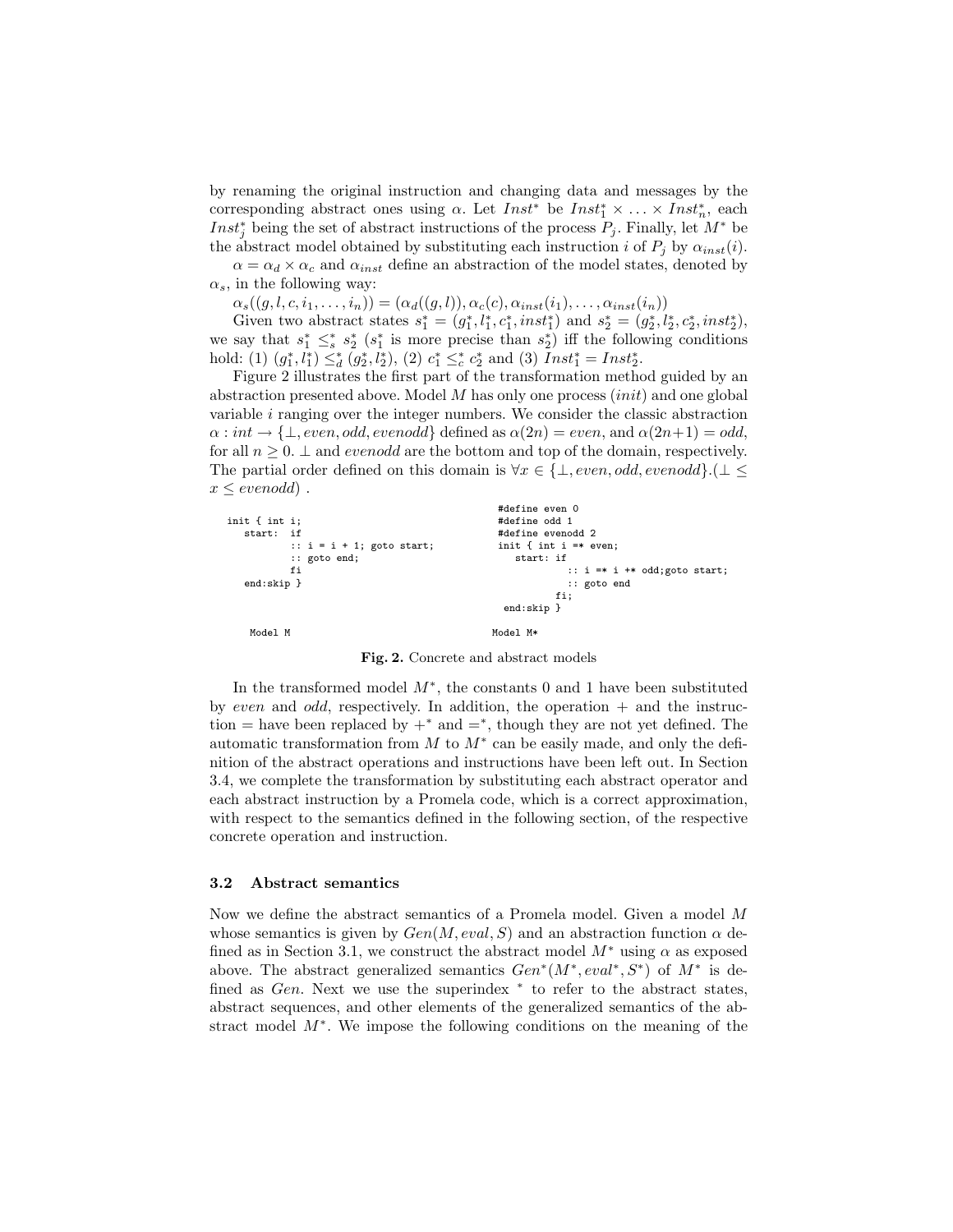abstract operations and instructions  $(eval^*)$  and  $S^*$ , to assure the correctness of the transformation  $M \to M^*$ :

- 1. Let us suppose that  $eval^* : BookExp^* \times State^* \rightarrow \{false, true\}$  verifies the following correctness relation:  $\forall s^* \in State^* . (\forall s \in State \alpha_s(s) \leq_s^* s^* \Rightarrow$  $eval(exp, s) \leq_b^* eval^*(\alpha_{inst}(exp), s^*)).$ The partial order used in the set  $\{false, true\}$  is  $false \leq_b^* true$ , which in our context means that if  $eval^*$  returns false then the evaluation of  $\alpha_{inst}(exp)$ in each concretization of the abstract state  $s<sup>*</sup>$  is *false*; otherwise  $eval<sup>*</sup>$  will return true. Thus  $eval(exp, s) = false \neq eval^*(\alpha_{inst}(exp), \alpha_s(s)) = false,$ however  $eval^*(exp^*, s^*) = false \Rightarrow eval(exp, s) = false$ , for all Boolean expressions  $exp$  and states s such that  $\alpha_{inst}(exp) = exp^*$  and  $\alpha_s(s) \leq_s^* s^*$ .
- 2. Let  $S^*$ :  $(Inst_1^* \cup ... \cup Inst_n^*) \times State^* \rightarrow State^*$  be an abstract function verifying the relation:  $\forall s^* \in State^* . (\forall s \in State . (\alpha(s) \leq_s^* s^* \Rightarrow \alpha(S(i, s)) \leq_s^*$  $S^*(\alpha_{inst}(i), s^*)$ ).

S<sup>∗</sup> gives abstract and correct meaning to the instructions of the abstract model  $M^*$ . As before,  $S^*$  is not specified, we have only declared its correctness relation with S.

#### **3.3 Correctness**

In this section, we prove a correctness result of the abstraction. We impose the condition that every state in each concrete execution path corresponds to an abstract state in an abstract execution path. This is a strong result as we need the whole concrete computation to be simulated step-by-step by the abstraction. Weaker correctness conditions can be defined by imposing the condition that the approximation holds at some specified points of the concrete model (and not in all states) in a similar way to the collecting semantics used in abstract interpretation [2].

In the following, let us suppose that  $\alpha = \alpha_d \times \alpha_c : D \times C \to D^* \times C^*$  is an abstraction function of a concrete Promela model  $M = P_1 || \dots || P_n$ , in the same conditions as the previous discussion,  $Gen(M, eval, S)$  and  $Gen^*(M^*, eval^*, S^*)$ being the semantics of M and its transformation  $M^*$ .

Given  $seq = s_0 \rightarrow s_1 \rightarrow \ldots \rightarrow s_k \rightarrow \ldots \in Sequence$ , we define  $\alpha_{seq}(seq)$  as  $\alpha_s(s_0) \to \alpha_s(s_1) \to \ldots \to \alpha_s(s_k) \to \ldots \in Sequence^*.$ 

Given a channel c, let  $|c| \in N$  denote the number of messages stored by c in a particular state s. In addition, if  $|c| = n$  and  $1 \le j \le n$ ,  $c_j$  represents the j-th message.

**Definition 1.** Given seq<sup>\*</sup>, seq<sup>\*'</sup>  $\in Sequence^*$ , then seq<sup>\*</sup>  $\leq^*_{seq} seq^{*'}$  , iff for all  $i \geq 0, s_i^* \leq_s^* s_i^{*'}$ .

**Definition 2.** An abstraction  $\alpha$  preserves the length of the channels iff for each channel c,  $|c| = |\alpha_c(c)|$ .

**Lemma 1.** If  $\alpha$  is an abstraction which preserves the length of the channels, then  $\forall i \in Inst.(\forall s^* \in State^*(\forall s \in State.(\alpha_s(s) \leq_s^* s^*, exec_j^*(\alpha_{inst}(i), s^*) =$  $false \Rightarrow exec_j(i, s) = false$ )).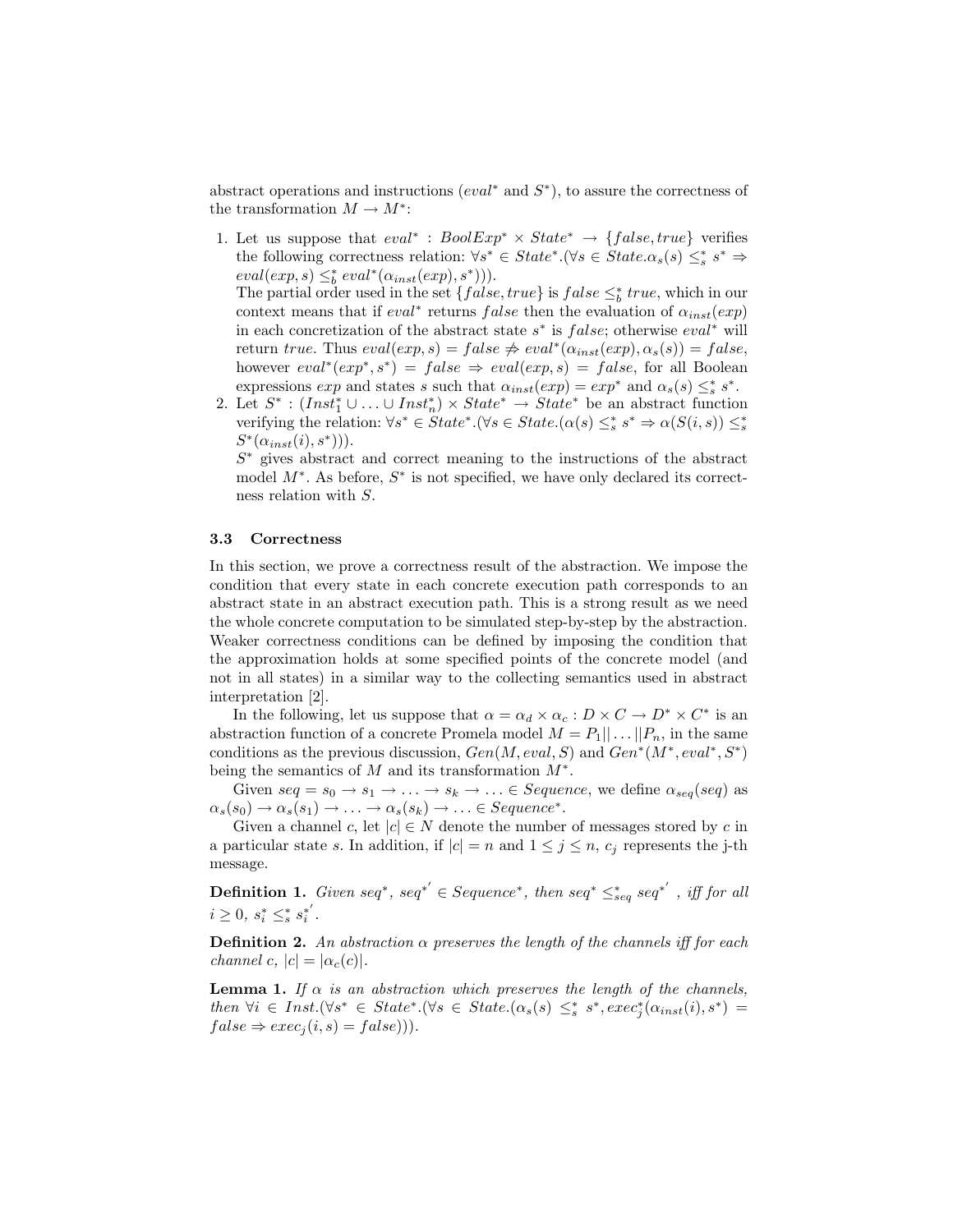*Proof.* Let us consider  $s \in State$  and  $s^* \in State^*$  such that  $\alpha_s(s) \leq_s^* s^*$ .

- 1. If i is a Boolean expression then, by hypothesis  $eval^*(\alpha_{inst}(i), s^*) = false$ , and since  $eval^*$  verifies  $eval(i, s) \leq_b^* eval^*(\alpha_{inst}(i), s^*)$ , then we deduce that  $eval(i, s) = false$ , that is,  $exec_i(i, s) = false$ .
- 2. If  $i = c$ ?*msg* then we consider two cases:
	- (a) i imposes no condition over the message read. In this case, as  $\alpha$  preserves the length of the channels  $|c| = |\alpha_c(c)|$ , and as  $exec_j^*(\alpha_{inst}(i), s^*) =$ *false*, we have  $|c| = |\alpha_c(c)| = 0$ , and hence  $exec_i(i, s) = false$ .
	- (b)  $i$  imposes some matching condition over the message read from  $c$ . The case  $|c| = 0$  has been proved in (a). Therefore, let us assume that  $|c| >$ 0. As  $exec_j^*(a_{inst}(i), s^*) = false$ , the first abstract message of  $\alpha_c(c)$ ,  $\alpha_c(c)_1$ , does not verify this condition, which really is the Boolean test  $\alpha_c(c)_1 = \equiv^* \alpha_d(msg)$ . Thus, by 1, as  $eval^*(\alpha_c(c)_1 = \equiv^* \alpha_d(msg), s^*)$ *false*, we deduce that  $eval(c_1 == msg, s) = false$  or equivalently that  $exec_i(i, s) = false.$
- 3. If  $i = c$ lmsg as before, if  $\alpha$  preserves the length of the channels then  $exec_j^*(\alpha_{inst}(i), s^*) = false \Rightarrow exec_j(i, s) = false.$
- 4. No other instruction suspends in the concrete model or in the abstract one. The instruction if is analyzed using cases 1, 2 and 3.<sup>1</sup>

In the rest of the section, we always assume that  $\alpha$  preserves the length of the channels.

**Lemma 2.** If  $s_1, s_2 \in State$  and  $s_1^* \in State^*$  verify that  $s_2 \in Trans(s_1)$  and  $\alpha_s(s_1) \leq_s^* s_1^*$  then an abstract state  $s_2^* \in State^*$  exists such that  $s_2^* \in Trans^*(s_1^*)$ and  $\alpha_s(s_2) \leq_s^* s_2^*$ .

*Proof.*  $s_2 \in Trans(s_1)$  implies that  $j \in \{1, ..., n\}$  and  $i \in Inst_j$  exist such  $s_2 = S(i, s_1)$ . This means that  $exec_j(i, s_1) = true$ , and applying Lemma 1 we have that  $exec_j^*(\alpha_{inst}(i), s_1^*) = true$ . So, we can choose the instruction  $\alpha_{inst}(i) \in Inst_j^*$  to evolve from  $s_1^*$  to  $S^*(\alpha_{inst}(i), s_1^*)$ . Let  $s_2^*$  be  $S^*(\alpha_{inst}(i), s_1^*)$ . By definition,  $s_2^* \in Trans^*(s_1^*)$ , and also by the correctness condition (point 2) we have  $\alpha(S(i, s_1)) \leq_s^* S^*(\alpha_{inst}(i), s_1^*)$ , that is,  $\alpha(s_2) \leq_s^* s_2^*$ .

**Lemma 3.**  $\forall s \in State. (\forall s^* \in State^*. (\alpha_s(s) \leq_s^* s^*.Trans(s) = end \Rightarrow$  $Trans<sup>*</sup>(s<sup>*</sup>) = end).$ 

*Proof.* If  $\alpha(s) \leq_s^* s^*$  then the process counters of both states (s and s<sup>\*</sup>) are pointing to the same concrete or abstract instructions. So,  $Trans(s) = end$ means that all the counters in s are pointing to the end of each model process and the same for  $s^*$ .

**Theorem 1.** Let  $Gen(M, eval, S)$  and  $Gen^*(M^*, eval^*, S^*)$  be the semantics of the models M and M<sup>∗</sup> verifying the conditions presented in Section 3.2, then for each deadlock-free sequence  $seq \in Gen(M, eval, S)$ , an abstract deadlock-free sequence  $seq^* \in Gen^*(M^*, eval^*, S^*)$  exists, such that  $\alpha_{seq}(seq) \leq_{seq}^* seq^*.$ 

 $^1$  We assume that there is not rendezvous in the model  $M.$  It is possible to include it but this would unnecessarily complicate the presentation.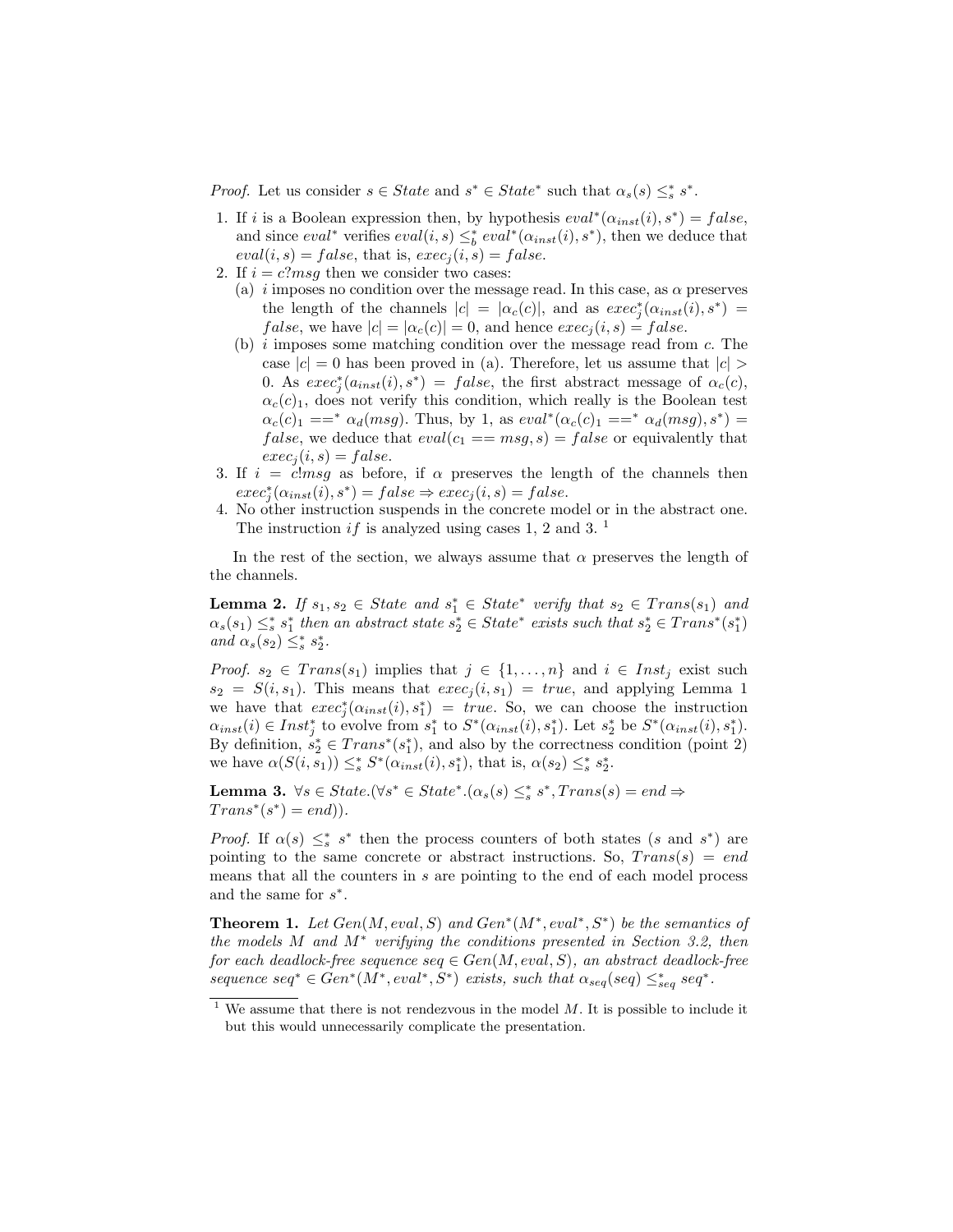*Proof.* Let seq be  $s_0 \to s_1 \to s_2 \to \ldots \in Gen(M, eval, S)$ , using Lemma 2 we build seq<sup>∗</sup> as follows:

- 1. Let  $s_0^*$  be  $\alpha_s(s_0)$  the initial state of every execution path of  $M^*$ .
- 2. Let  $s_1^*$  be the abstract state given by Lemma 2 using  $s_0^* \in State^*$ , and  $s_0$ ,  $s_1 \in State.$   $s_1^* \in State^*$  verifies that  $s_1^* \in Trans^*(s_0^*)$  and  $\alpha(s_1) \leq_s^* s_1^*$ .
- 3. Applying Lemma 2, we successively obtain the abstract states  $s_2^*, s_3^*,$  etc.
- 4. By Lemma 3, if seq is a finite sequence, we have that  $seq^*$  is also finite.

**Definition 3.** Given two Promela models  $M, M^* \in P$  romela, then we say that  $M^*$  α-approximates M, and we denote it with  $M \sqsubseteq_{\alpha} M^*$ , if  $Gen(M, eval, S)$ and  $Gen^*(M^*, eval^*, S^*)$  are related as explained in Section 3.2, and verify the hypotesis of Theorem 1. In particular,  $\alpha$  preserves the length of the channels and M is deadlock-free.

The next propositions explain the relationship between the concrete and abstract models when proving temporal properties. One property  $F$  over one model M is built with the usual temporal operators, Boolean connectives and propositions. Propositions are tests over data, channels or labels. For convenience, we assume that all formulas are in negation normal form, that is, negations only appear in propositions. In the following, we call abstract properties to those which are defined over abstract models (propositions evaluated over abstract states). Given a concrete property F (or proposition P) over a model  $M$ , we can obtain its abstract version, denoted by  $\alpha_f(F)$  ( $\alpha_f(P)$ ), by preserving the formula structure (Boolean and temporal operators) and abstracting data.

**Definition 4.** Let us assume that  $M \sqsubseteq_{\alpha} M^*$ . Let  $P^*$  be an abstract proposition,  $G^*$ ,  $H^*$  and  $F^*$  abstract temporal formulas and seq =  $s_0 \rightarrow s_1 \rightarrow \ldots \rightarrow \in$  $Gen(M, eval, S), then$ 

- 1. s ∈ State satisfies  $P^*$  (s  $\models P^*$ ) iff an abstract state s<sup>\*</sup> ∈ State<sup>\*</sup> exists such  $\alpha_s(s) \leq_s^* s^*$  and  $s^* \models P^*$ .
- 2. seq  $\models [G^*$  iff for each  $i \geq 0$ ,  $s_i \models G^*$ .
- 3. seq  $\models \circ G^*$  iff  $i \geq 0$  exists such that  $s_i \models G^*$ .
- 4. seq  $\vert$  = G\*UH\* iff  $i \geq 0$  exists such that  $s_i \vert$  = H\* and for all  $0 \leq j \leq$  $i-1, s_i \models G^*$ .
- 5. seq  $\models G^* \wedge H^*$  iff seq  $\models G^*$  and seq  $\models H^*$ .
- 6. seq  $\models G^* \vee H^*$  iff seq  $\models G^*$  or seq  $\models H^*$ .
- 7.  $M \models F^*$  iff for all execution paths  $seq \in Gen(M, eval, S), seq \models F^*$ .

**Proposition 1.** Let  $F^*$  be a universal abstract property over  $M^*$  (which must hold on all execution paths). If  $M \sqsubseteq_{\alpha} M^*$  and  $M^* \models F^*$  then  $M \models F^*$ .

*Proof.* By induction over the formula structure using Theorem 1 (see [10]).

This proposition proves that if the abstract model  $M^*$  verifies an abstract property  $F^*$ , the concrete model M also verifies  $F^*$ . If the abstraction function  $\alpha$  and the abstract domain  $D^* \times C^*$  define useful information for the user, this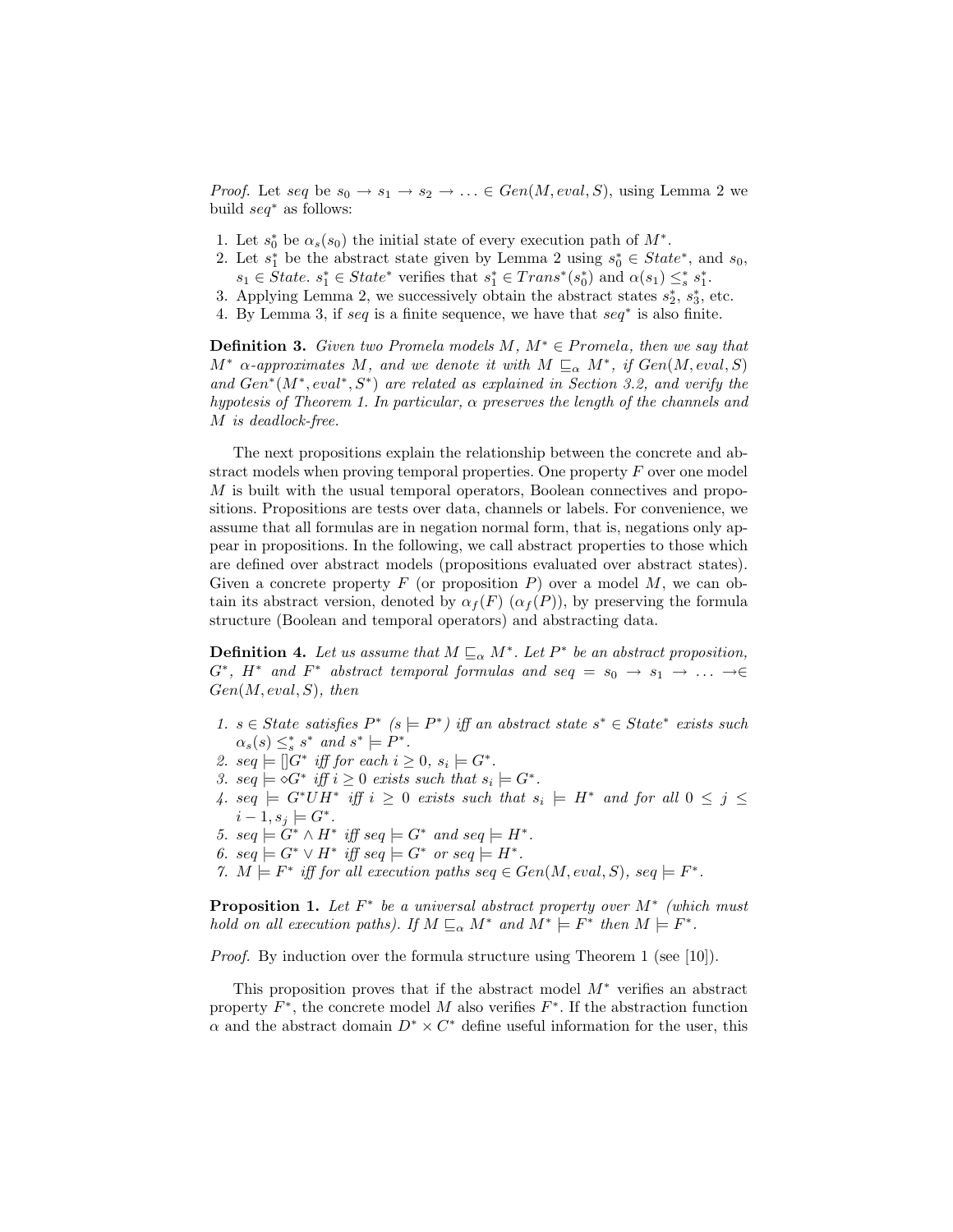result can be a powerful means for debugging the model. For instance, with the typical abstraction  $\alpha : int \to \{\perp, even, odd, even odd\}$  defined in Section 3.1, it could be interesting to verify  $F^* = ||(x == even)$ , assuming that x is a global variable of a model M. However, the user could also be interested in proving a concrete formula F (over the concrete domain) by proving  $\alpha_f(F)$  (or other abstract version  $F^*$  of F) over  $M^*$ . Next, we discuss how to relate  $F^*$  and F.

**Definition 5.** Given  $P_1^*$ ,  $P_2^*$ ,  $F_1^*$  and  $F_2^*$  abstract propositions and formulas

- 1.  $P_1^* \Rightarrow^* P_2^*$  iff  $\forall s \in State.(s \models P_1^* \Rightarrow s \models P_2^*).$
- 2.  $F_1^* \Rightarrow^* F_2^*$  iff  $\forall \text{seq} \in Gen(M, eval, S)$ .  $(\text{seq} \models F_1^* \Rightarrow \text{seq} \models F_2^*).$

**Proposition 2.** Given an abstract proposition  $P^*$  and a state  $s \in State$ , if  $s \models P^*$  then a concrete proposition P exists such that  $s \models P$  and  $\alpha_f(P) \Rightarrow^* P^*$ .

*Proof.* If  $s \models P^*$  then  $\exists s^* \in State^* . (\alpha_s(s) \leq_s^* s^*$  and  $s^* \models P^*$ ). This means that  $\alpha_s(s)$  verifies a stronger version  $Q^*$  of  $P^*$  (the data and the contents of channels of  $\alpha_s(s)$  are more precise than the ones of  $s^*$ ). So, s verifies the proposition P obtained by substituting the abstract values of  $Q^*$  in  $\alpha_s(s)$  by the corresponding concrete data in s. By construction,  $\alpha_f(P) = Q^*$  and  $\alpha_f(P) \Rightarrow^* P^*$ .

**Proposition 3.** Given a model M and an abstract property  $F^*$ , if  $M \models F^*$ then  $M \models \vee \{F : \alpha_f(F) \Rightarrow^* F^*\}.$ 

Proof. By induction over the formula structure using Proposition 2 (see [10]).

This proposition gives us the relationship between the abstract formula proved in the abstract model and the concrete formulas which hold in the concrete model. This result is very useful when the set  $\{F : \alpha_f(F) \Rightarrow^* F^*\}$  has only one element, this is, when there is only one concrete formula  $F$ , such that  $\alpha_f(F) \Rightarrow^* F^*$ . Under this condition, the user knows that F holds in M. So, when the objective of one abstraction is to prove a concrete formula  $F$  over the concrete model M, we must define the abstraction function  $\alpha$  in such a way that only one concretization of  $\alpha_f(F)$  exists. If this happens and the system proves that  $M^* \models \alpha_f(F)$ , Proposition 3 guarantees that  $M \models F$ , as was expected by the user. One example of this situation is shown in [4]. The user wants to prove the formula  $F = ||a = 42 \rightarrow b = 42)$  over a model M (with only two global variables a and b) and chooses the abstraction function  $\alpha : Int \to \{0,1\}$  defined as  $\alpha(42) = 0$ ,  $\alpha(i) = 1$ , if  $i \neq 42$  to build the abstract model M<sup>\*</sup>. With this definition if  $\alpha_f(F) = F^* = [(a = 0 \rightarrow b = 0)$  and  $M^* \models \alpha_f(F)$  we have that  $M \models F$ , as expected by the user.

In the previous discussions, we have assumed that the concrete model M is deadlock-free. The next Proposition studies how to analyze deadlock in M. For this purpose we need to impose some conditions which are presented in the following definition.

**Definition 6.** Given an abstraction function  $\alpha$ , we say that  $\alpha$  verifies the executability conditions iff  $exec_j(i, s) = exec_j^*(\alpha_{inst}(i), s^*)$ , for each pair of states  $s^* \in State^*, s \in State, \ such \ that \ \alpha_s(s) \leq_s^* s^*, \ and \ for \ each \ i \in Inst_j.$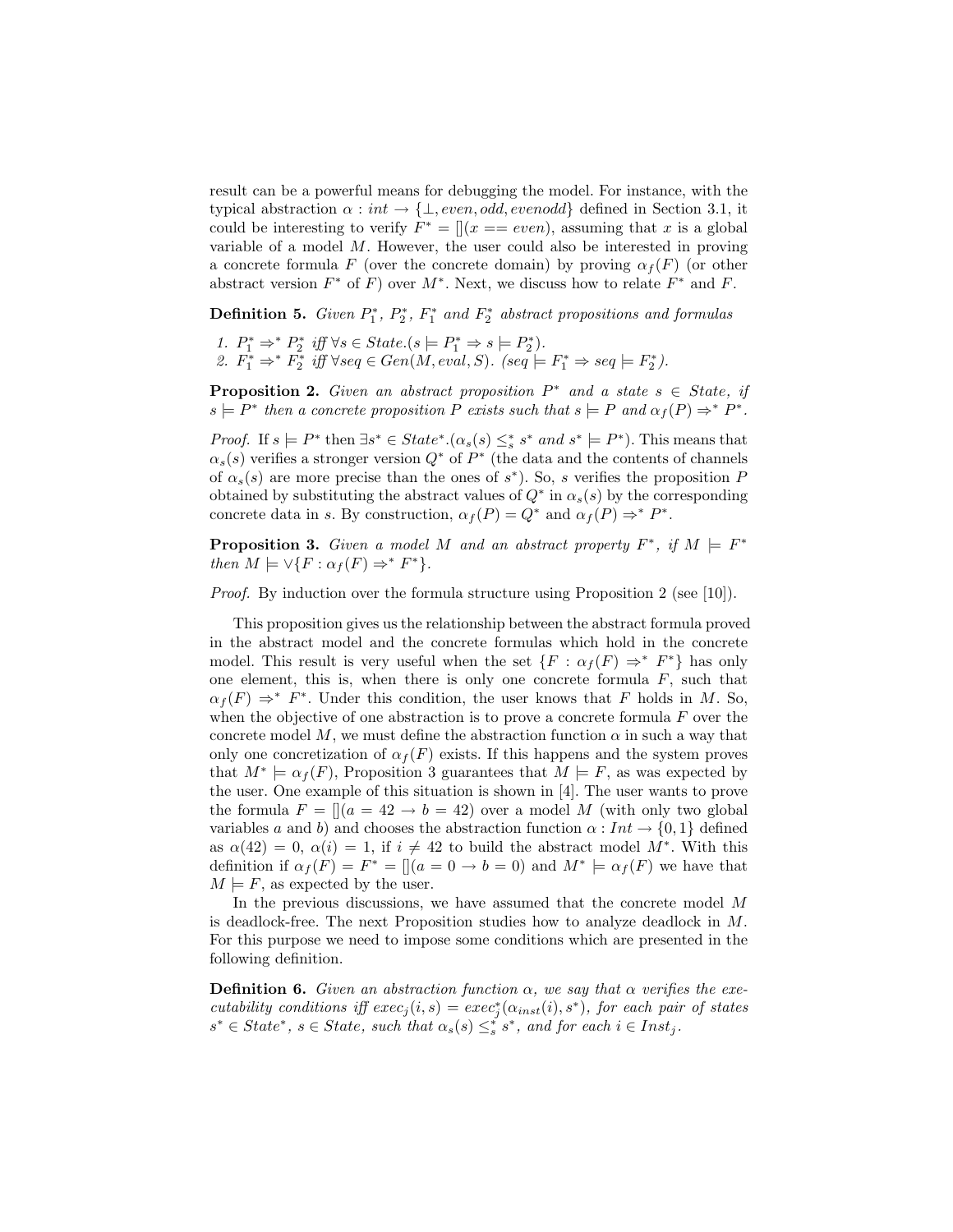**Proposition 4.** Let M<sup>∗</sup> be an abstraction of M obtained by means of the function  $\alpha$ , verifying the conditions presented in Section 3.2. Let us assume that  $\alpha$ also verifies the executability conditions presented above. If  $Gen^*(M^*, eval^*, S^*)$ has no execution sequence which deadlocks then  $Gen(M, eval, S)$  has no deadlock either.

*Proof.* Given  $seq = s_0 \rightarrow \ldots \rightarrow s_k \rightarrow deadlock \in Gen(M, eval, S)$  by Theorem 1, we can construct an abstract sequence  $s_0^* \rightarrow \ldots \rightarrow s_k^*$  such that  $\forall 0 \leq i \leq k. (\alpha_s(s_i) \leq_s^* s_i^*)$ . Let us consider the states  $s_k$  and  $s_k^*$ . By hypothesis,  $Trans(s_k) = deadlock$ , this is,  $\forall j = 1, ..., n$ , if  $i_j = just\_exec_j(s)$  then  $exec_j(next_inst_j(i_j), s_k) = false$ , and by Definition 6 we have  $(exec_j^*(next_inst_j^*(\alpha_{inst}(i_j), s_k^*)) = false),$  that is,  $Trans^*(s_k^*) = deadlock.$ 

## **3.4 Model transformation based on abstract interpretation**

**Proposition 5.** Let  $M = P_1 || \dots || P_n$  be a Promela model and  $\alpha = \alpha_d \times \alpha_c$ :  $D \times C \to D^* \times C^*$  an abstraction function verifying the conditions of Section 3.1 ( $\alpha$  preserves the length of the channels). Let Inst<sup>\*</sup> be the set of abstract instructions derived from  $\alpha$ . Let  $M^*$  be the model obtained by abstracting all the constants and instructions of  $M$ . Let us suppose that for each instruction i <sup>∗</sup> ∈ Inst<sup>∗</sup> a Promela implementation exists verifying the correctness conditions imposed in Section 3.2. Under these conditions, the model MI∗, obtained by atomically substituting each model instruction by its implementation, verifies Theorem 1.

Example in Figure 2 (continuing): The model obtained by substituting  $+$ <sup>\*</sup> and  $=$ <sup>\*</sup> by its implementation is:

```
#define even 0
#define odd 1
#define evenodd 2
init { byte i = even;
start: if
         :: d_step { if
                    ::i == evenodd -> i=evenodd
                    ::i==even -> i=odd
                    ::i==odd -> i=even
                    fi };goto start;
         :: goto end;
         fi;
end:skip;
} Model MI*
```
## **4 Example**

We illustrate the concepts presented above by verifying the version of the ABP protocol given in Figures 3 and 4. This version of the protocol enables the transmission of data from process A to process B over an unreliable channel. The error-free behavior of the protocol consists in A sending data message with a control bit equal to 1 and receiving a reply message also with bit 1 (states S1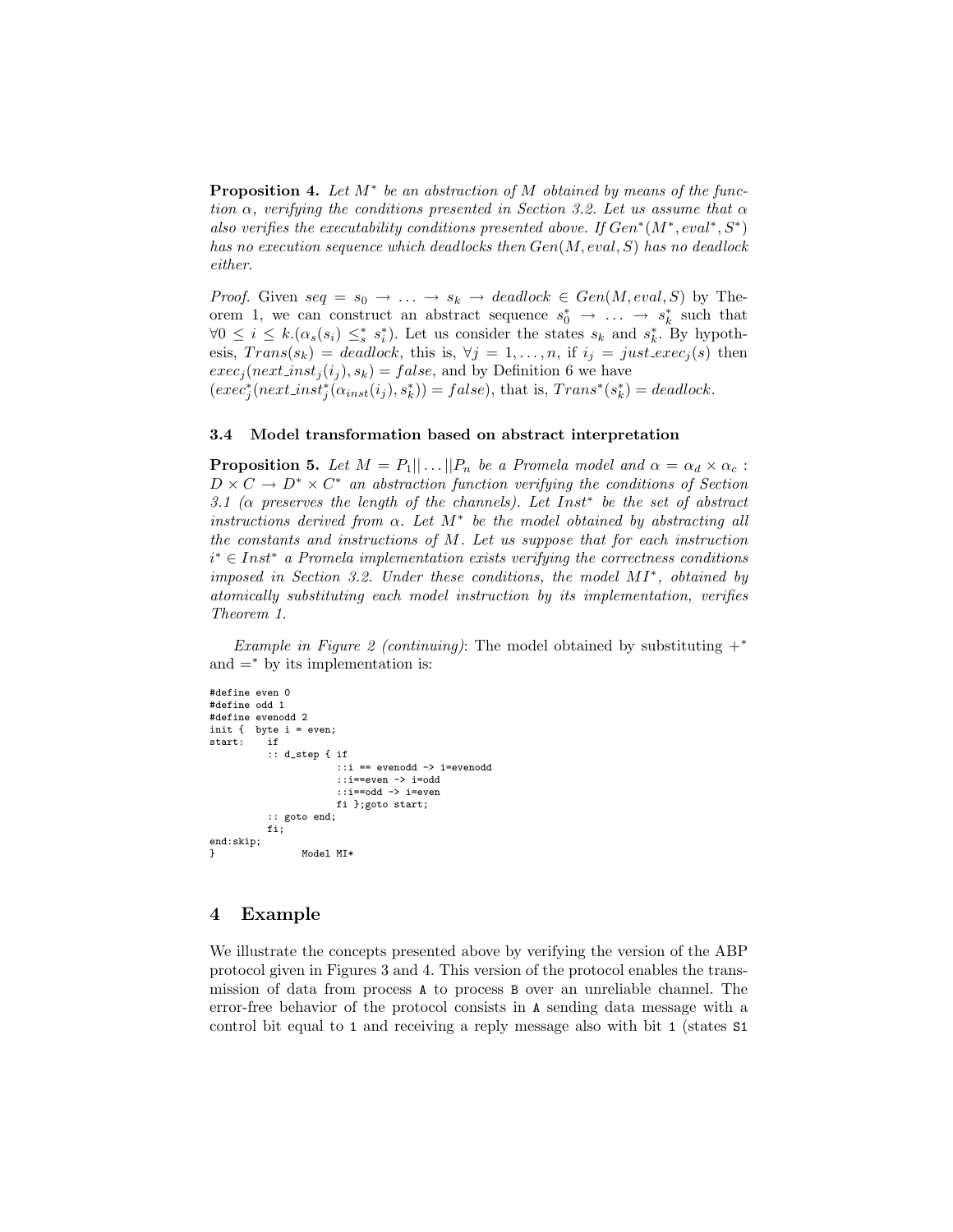and S2 in A). In this error-free scenario, B waits for data messages with bit 1 and replies with the same bit (states S2 and S1 in B). Other states in A and B are used to recover the transmission from an error in the channel. Figure 3 shows the state machines for every process in the protocol (extracted from SPIN documentation). Our version for this protocol also contains the process C to model an unreliable channel between A and B. This process controls the maximum number of errors in the line in order to preserve the correct behavior of the protocol.

In order to ensure the correctness of the protocol, the user can use SPIN to analyze at least the two following properties.

Invalid end states. The intended behavior of process A is to send data messages infinitely often, so there are no end labels in the model to specify legal end states in process A or B, and every deadlock should be reported as an invalid end state.

Temporal property. As suggested in SPIN documentation, the designer of the protocol would like to know if it has the following property: "In all computations, every message sent by A is received error-free at least once and accepted at most once by B." Following the idea of Holzmann's assertion, this property can be written with the temporal formula

 $F =$  [] (B\_accept -> B\_accept\_ok)

where the informal meaning of the propositions  $B$ <sub>-accept</sub> is that process B will</sub> immediately accept the data received in mr, and B\_accept\_ok means that the expected value in mr follows the value stored in lmr.



**Fig. 3.** State machines for the ABP protocol

The state-space of the model in Figure 4 (with 4 data to be sent) has 955 states. This space state can be obviously explored with current computers in order to ensure the desired correctness requirements. But let us assume that we do not have enough memory in the computer. Then, the use of abstractions could simplify our work.

As explained in the previous section, the construction of a (more) abstract model for a given model must be driven by the property to be verified. If we examine the meaning of the propositions in  $F$ , we see that the evaluation of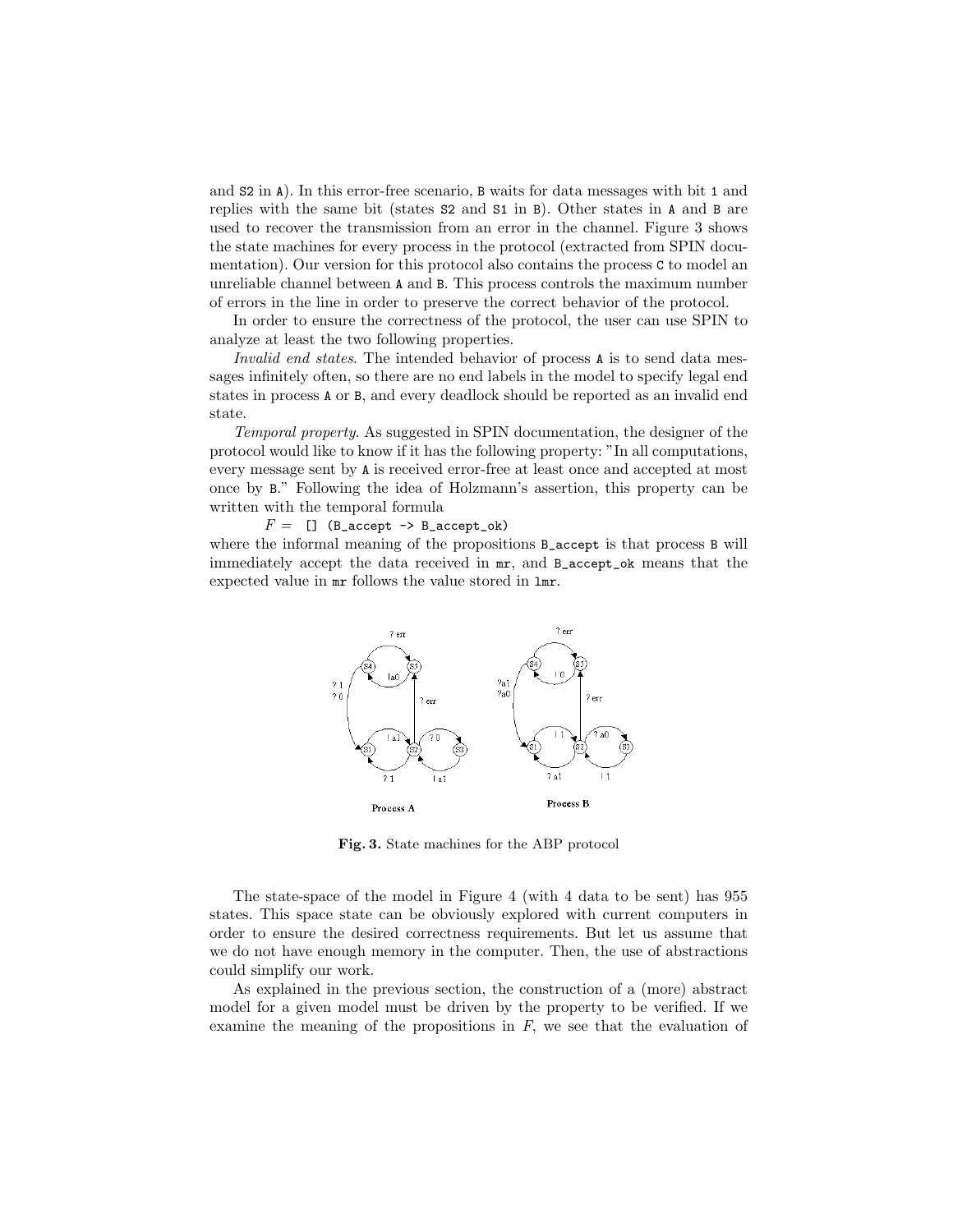B\_accept does not depend directly on data values. So we choose an abstraction function that makes easier the evaluation  $B$ <sub>-accept</sub>\_ok. The model  $M1^*$  is an abstraction of M1 replacing the real data value in the message with only two abstract values: even and odd. This means that the global variables mt, mr and lmr and the variable m in process C will range over  $\{\perp, even, odd, even odd\}$ . The abstract model Promela  $M1^*$  is obtained by transforming the assignment sentence and the sum operations in processes A and B (in a similar way that in Section 3.4).

```
#define MAX 4
byte mt, mr, lmr;<br>proctype A(chan in, out)
                                                 proctype B(chan in, out)
{ byte vr; \begin{array}{ccc} 1 & \text{byte ar}; \\ 2 & \text{mt} = (\text{mt} + 1) \text{Y} \text{MAX}; \\ 3 & \text{to 2} \end{array}mt = (mt+1)%MAX;
     out!mt,1; S1: lmr = mr;goto S2;<br>
in?vr;<br>
goto S2;<br>
goto S2;
S2: in?vr;
     if S2: in?mr,ar;
     :: (vr == 1) -> goto S1 if<br>:: (vr == 0) -> goto S3 ::
                                                        :: (ar == 1) \rightarrow goto S1<br>:: (ar == 0) \rightarrow goto S3:: (vr == error) \rightarrow goto S5<br>fi:
                                                        \therefore (ar == error)-> goto S5
S3: out!nt, 1; fi;
goto S4; S3: out!1;
S4: in?vr; goto S2;
     if S4: in?mr,ar;<br>i: goto S1 if S4: in?mr,ar;
     :: goto S1 if<br>:: (vr == error)-> goto S5 :: goto S1 :: goto S1
     :: (vr == error) -> go to S5fi; :: (ar == error)-> goto S5<br>out!mt,0; fi; fi;
S5: out!mt,0;<br>goto S4
                                                       S5: out!0;
} goto S4
                                                 }
proctype C(chan a2c, c2b, b2c, c2a)
{ byte m, v,errors_a = 0, errors_b = 0;
S1:if:: a2c ? m,v -> if
                  :: atomic{errors_b=0; c2b ! m, v }-> goto S1
                  :: errors_b < 1 -> atomic{errors_b++; c2b ! m, error }-> goto S1
                 fi
  :: b2c ? v \rightarrow:: atomic{errors_a=0; c2a ! v}-> goto S1
                 :: errors_a < 1 -> atomic{errors_a++; c2a ! error }-> goto S1
                  fi
  fi }
init { chan b2c = [2] of {byte}, c2a = [2] of {byte},
         a2c = [2] of {byte, byte}, c2b = [2] of { byte, byte };
      atomic \{\text{run } A(c2a, a2c); \text{run } C(a2c, c2b, b2c, c2a); \text{run } B(c2b, b2c) \}
```
**Fig. 4.** Promela model of ABP (M1)

This abstraction verifies the hypothesis of Proposition 4, because we do not abstract any sentence that can suspend in M1, and the abstraction preserves the length of the channels. So we can employ  $M1^*$  to verify the absence of deadlock in the model M1. This property is proved by inspecting 232 states in  $M1^*$ .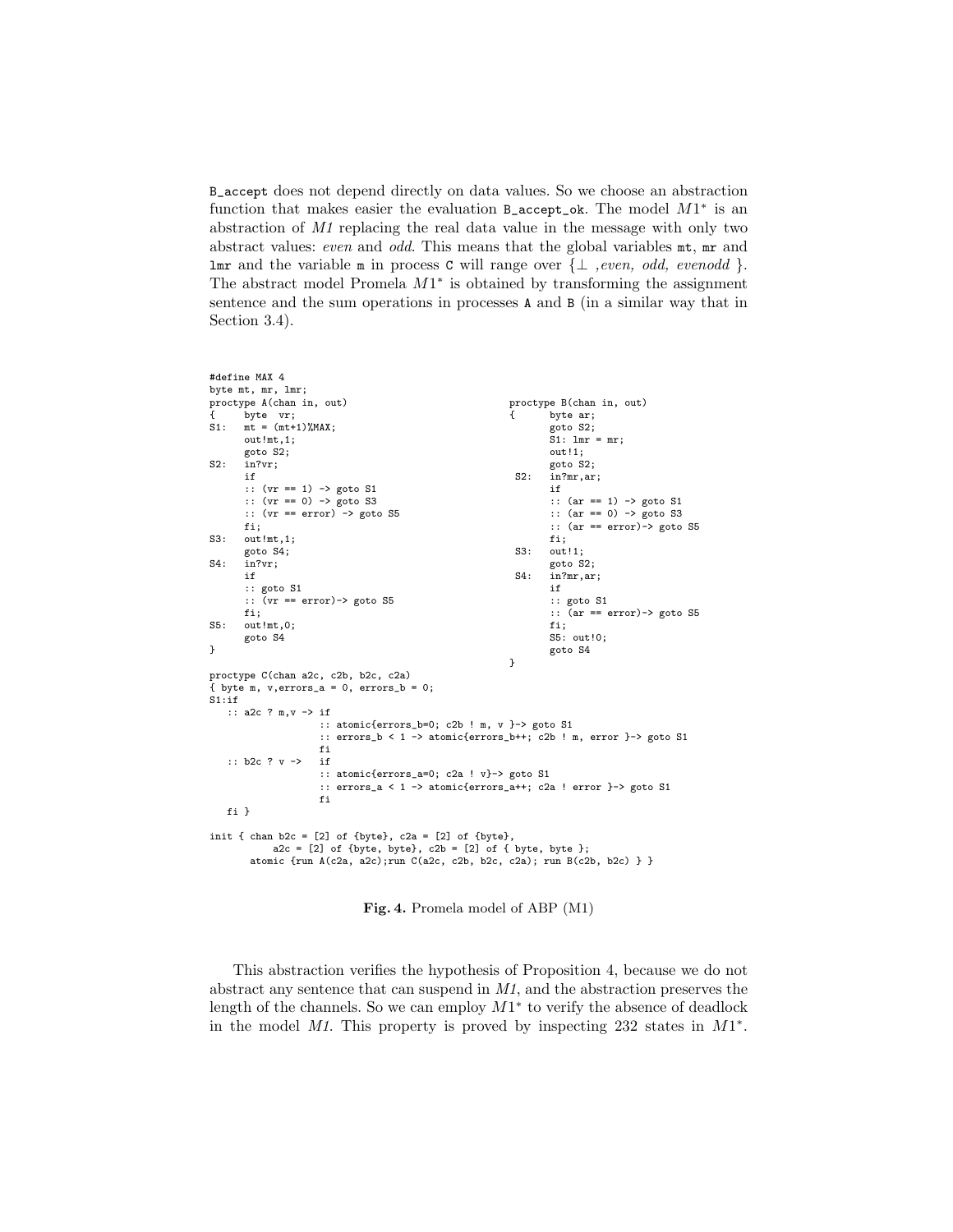The verification of M1 requires 448 states. The abstract propositions in  $F^*$  are defined as: #define B\_accept B[3]@S1 and #define B\_accept\_ok mr != lmr

We can easily prove that  $M1 \sqsubseteq_{\alpha} M1^*$ , and by Proposition 1, if  $M1^* \models F^*$ then  $M1 \models F^*$ . So we only have to prove  $M1 \models F^*$ . Fortunately, SPIN checks that  $F^*$  is valid in all computations of  $M1^*$  exploring only 106 states.

If we want to verify a concrete formula with a similar meaning over  $M1$ , such as

 $F' = [] ((B[3]@S1 \rightarrow mr == (lmr +1) % MAX)$ 

MAX being the real number of different data messages, then we have to explore 448 states in M1. So we have saved memory using the abstract model.

|                 | Мl   | $MI^*$ | M2  | M2* |
|-----------------|------|--------|-----|-----|
| State space     | 448  | 232    | 952 | 297 |
| l Deadlock ?    | N٥   | No     | No  | No  |
| Explored States | 448  | 232    | 952 | 297 |
| Valid F?        | Y es | Y es   | No  | No  |
| Explored States | 448  | 106    | 281 | 149 |

**Table 1.** Verification results

Table 1 shows all these results with  $M1$  and  $M1^*$ . The table also shows the verification of the models M2 and M2∗. The model M2 is similar to the original in the SPIN documentation (any number of errors), but with an intermediate process to model the channel. M2<sup>∗</sup> is obtained with the same abstraction as  $M1^*$ . Results for  $M2$  and  $M2^*$  show that violation of  $F^*$  over  $M2^*$  does not provide a definitive result about its violation over M2. But deadlock can be directly analyzed in the abstract model.

## **5 Conclusions and further work**

We have presented a generalized semantics of Promela which is suitable for justifying the use of abstract interpretation to automatically transform Promela models into more abstract versions. The transformed (abstracted) models can be employed to reduce the state space for the verification using SPIN. The same framework can be used to define the semantics of the original (concrete) Promela model as well as the new (abstracted) models, therefore, it allows us to relate different abstractions of the same system. The way of using abstract interpretation enables the verification of universal temporal properties of the original system by verifying a more abstract version, as in other related works. We also are working on the use of program specialization (partial evaluation) in order to prove existential properties, i.e., properties that hold along one execution path.

We are currently working on tools to integrate the abstract interpretation technique into XSPIN. Our aim is to put this technique into everyday use by